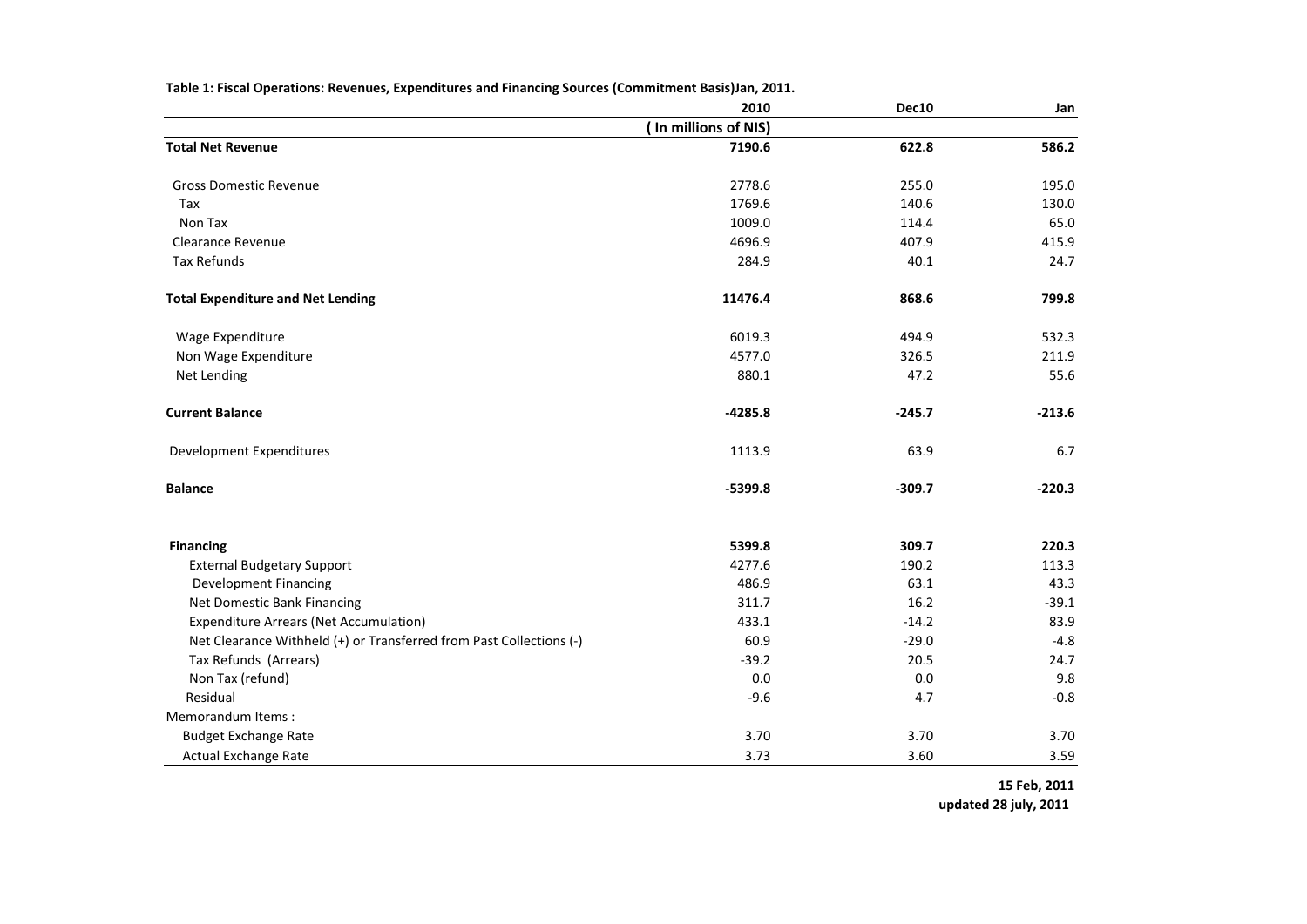|                                           | 2010    | Dec10                | Jan    |
|-------------------------------------------|---------|----------------------|--------|
|                                           |         | (In millions of NIS) |        |
| <b>Total Net Revenues</b>                 | 7188.2  | 622.8                | 586.2  |
| <b>Gross Domestic Revenues</b>            | 2777.6  | 255.0                | 195.0  |
| <b>Tax Revenues</b>                       | 1769.0  | 140.6                | 130.0  |
| <b>Income Tax</b>                         | 521.2   | 16.5                 | 30.7   |
| Value Added Tax                           | 614.7   | 66.3                 | 39.6   |
|                                           | 37.9    | 0.5                  | 5.4    |
| Property Tax                              |         |                      |        |
| <b>Other Taxes</b>                        | 595.1   | 57.3                 | 54.0   |
| Non Tax Revenues                          | 1008.6  | 114.4                | 65.0   |
| <b>Clearance Revenues</b>                 | 4695.3  | 407.9                | 415.9  |
| Customs                                   | 1620.0  | 152.9                | 149.3  |
| Value Added Tax                           | 1416.2  | 115.0                | 127.6  |
| <b>Petroleum Excises</b>                  | 1631.7  | 135.9                | 143.2  |
| Purchase Tax                              | 13.8    | 2.6                  | 0.0    |
| Income Tax                                | 1.6     | 1.5                  | 0.0    |
| Other                                     | 12.2    | 0.0                  | $-4.1$ |
| Tax Refunds                               | 284.8   | 40.1                 | 24.7   |
| <b>Total Expenditures and Net Lending</b> | 10592.8 | 868.7                | 799.8  |
| <b>Wage Expenditures</b>                  | 6017.3  | 495.0                | 532.3  |
| Non Wage Expenditures                     | 4575.5  | 326.5                | 211.9  |
| <b>Operational Expenditures</b>           | 1840.4  | 130.3                | 103.7  |
| <b>Transfers</b>                          | 2628.0  | 184.7                | 107.0  |
| Minor Capital Expenditures                | 107.0   | 11.5                 | 1.2    |
| Net Lending (Commitment)                  | 879.8   | 47.2                 | 55.6   |
| Development Expenditures                  | 1113.6  | 64.1                 | 6.7    |
| Memorandum Items:                         |         |                      |        |
| <b>Budget Exchange Rate</b>               | 3.70    | 3.70                 | 3.70   |
| Actual Exchange Rate                      | 3.73    | 3.60                 | 3.59   |
|                                           |         |                      |        |

**Table 2: Detailed Fiscal Operations: Revenues, Expenditures and Net Lending (Commitment Basis) Jan, 2011.**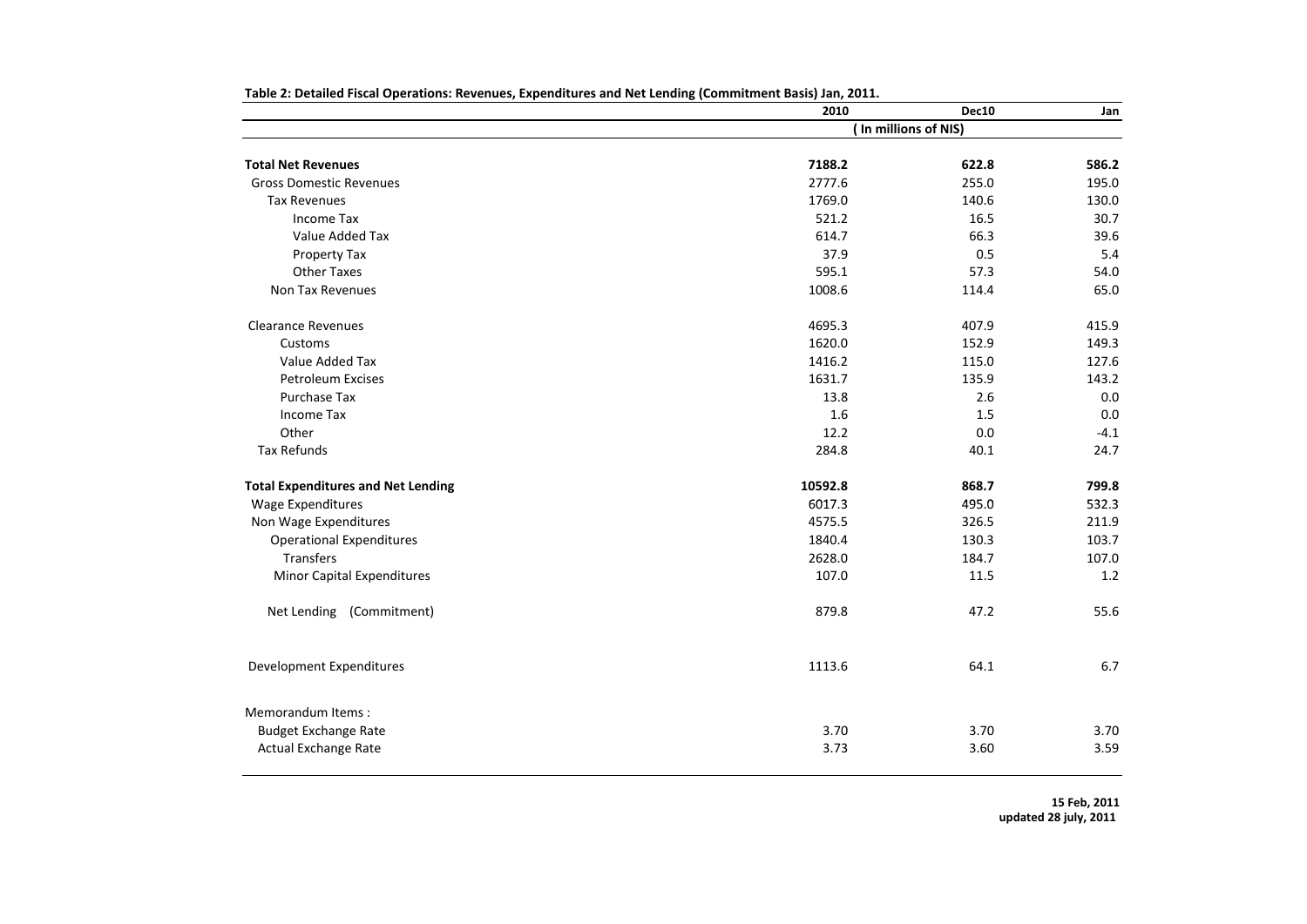|                                          | 2010      | <b>Dec-10</b>        | Jan      |
|------------------------------------------|-----------|----------------------|----------|
|                                          |           | (In millions of NIS) |          |
| <b>Total Net Revenue</b>                 | 7090.5    | 672.4                | 605.9    |
| <b>Gross Domestic Revenue</b>            | 2778.6    | 255.0                | 185.2    |
| Tax                                      | 1769.6    | 140.6                | 130.0    |
| Non Tax                                  |           | 114.4                | 55.2     |
|                                          | 1009.0    |                      |          |
| <b>Clearance Revenue</b>                 | 4636.0    | 436.9                | 420.7    |
| Tax Refunds                              | 324.1     | 19.6                 | 0.0      |
| <b>Total Expenditure and Net Lending</b> | 11130.9   | 892.1                | 721.8    |
| Wage Expenditure                         | 5834.2    | 529.8                | 507.0    |
| Non Wage Expenditure                     | 4313.6    | 319.0                | 159.1    |
| Net Lending                              | 983.2     | 43.3                 | 55.6     |
| <b>Current Balance</b>                   | $-4040.4$ | $-219.7$             | $-115.9$ |
| Development Expenditures                 | 1026.3    | 54.6                 | 0.8      |
| <b>Balance</b>                           | $-5066.7$ | $-274.3$             | $-116.7$ |
| <b>Financing</b>                         | 5066.7    | 274.3                | 116.7    |
| <b>External Budgetary Support</b>        | 4277.6    | 190.2                | 113.3    |
| <b>Development Financing</b>             | 486.9     | 63.1                 | 43.3     |
| Net Domestic Bank Financing              | 311.7     | 16.2                 | $-39.1$  |
| Residual                                 | $-9.6$    | 4.7                  | $-0.8$   |
| Memorandum Items:                        |           |                      |          |
| <b>Budget Exchange Rate</b>              | 3.70      | 3.70                 | 3.70     |
| <b>Actual Exchange Rate</b>              | 3.73      | 3.60                 | 3.59     |
|                                          |           |                      |          |

**Table 3: Fiscal Operations: Revenues, Expenditures and Financing Sources (Cash Basis) Jan, 2011.**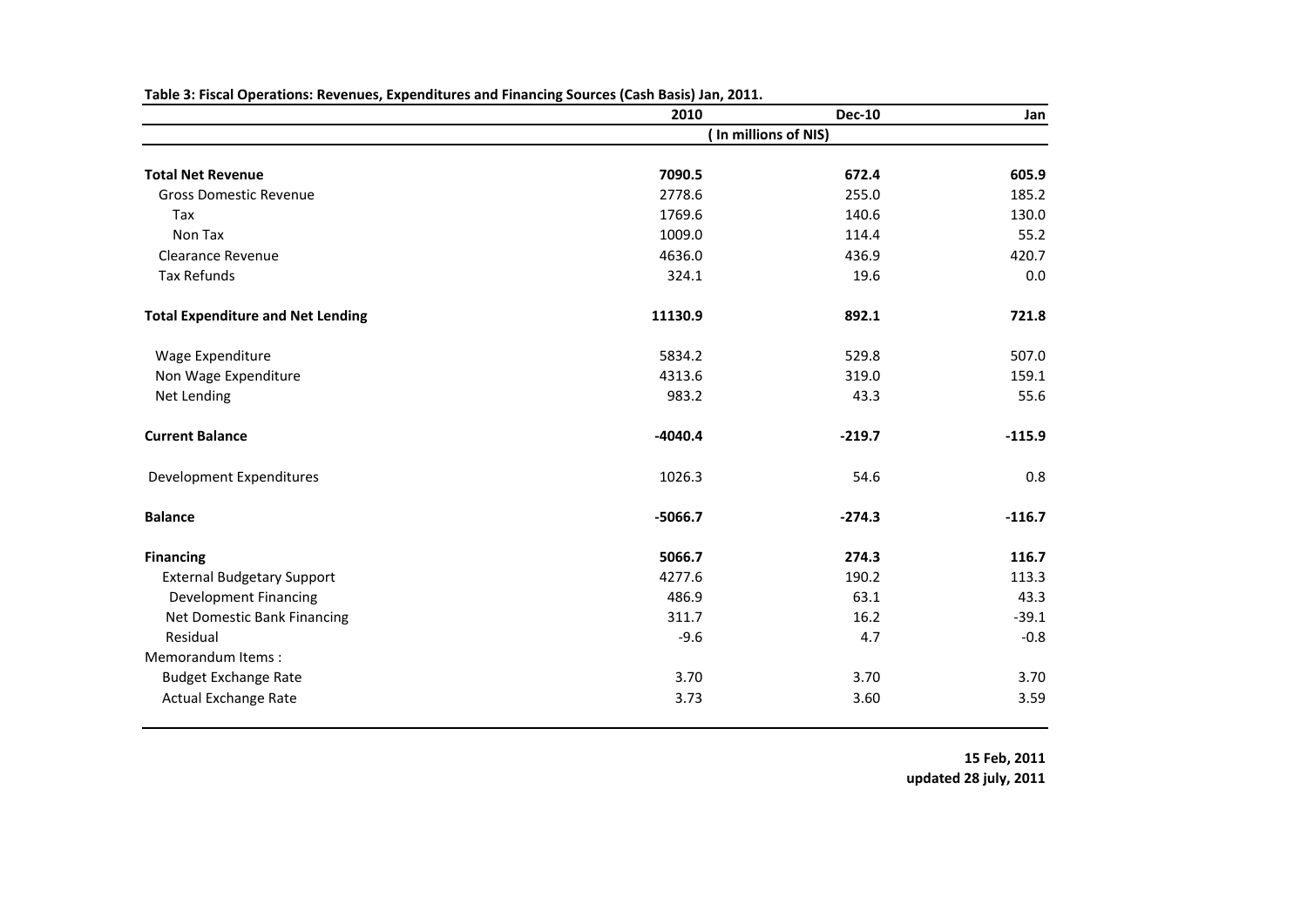| Table 4: Consolidated Statement on Fiscal Operations: Revenues, Expenditures and Financing Sources (cash and Commitment Basis) Jan, 2011. |  |  |  |
|-------------------------------------------------------------------------------------------------------------------------------------------|--|--|--|
|                                                                                                                                           |  |  |  |

| (In millions of NIS)<br><b>Total Net Revenue</b><br>7188.2<br>576.4<br>622.8<br>2777.6<br>255.0<br><b>Gross Domestic Revenue</b><br>195.0<br>1769.0<br>140.6<br>Tax<br>130.0<br>1008.6<br>Non Tax<br>114.4<br>65.0<br>407.9<br><b>Clearance Revenue (Accrued)</b><br>4695.3<br>415.9<br>436.9<br>Clearance Revenue (Cash)<br>4634.5<br>420.7<br>60.9<br>$-29.0$<br>$-4.8$<br>Clearance Revenue (Net Arrears Accumulation)<br>Tax Refunds (Commitment)<br>284.8<br>40.1<br>24.7<br>Non Tax (Cash)<br>0.0<br>0.0<br>55.2<br>Non Tax (refund)<br>0.0<br>0.0<br>9.8<br>11472.6<br>868.6<br>799.8<br><b>Total Expenditure and Net Lending (Commitment Basis)</b><br>6017.3<br>494.9<br>Wage Expenditure (Commitment)<br>532.3<br>5832.2<br>529.8<br>Wage Expenditure (Cash)<br>507.0<br>185.0<br>Wage Expenditure (Net Arrears Accumulation)<br>$-34.9$<br>25.3<br><b>Non Wage Expenditure (Commitment)</b><br>4575.5<br>326.5<br>211.9<br>4312.1<br>319.0<br>Non Wage Expenditure (Cash)<br>159.1<br>263.4<br>Non Wage Expenditure (Net Arrears Accumulation)<br>7.5<br>52.7<br>879.8<br>47.2<br><b>Net Lending (Commitment Basis)</b><br>55.6<br>982.8<br>43.3<br>55.6<br>Net Lending (Cash)<br>$-103.0$<br>3.9<br>0.0<br>Net Lending (Arrears)<br><b>Current Balance (Commitment Basis)</b><br>$-4284.4$<br>$-245.7$<br>$-223.4$<br><b>Expenditure Arrears (Net Accumulation)</b><br>345.4<br>$-23.5$<br>78.0<br>$-29.0$<br>Net Clearance Withheld (+) or Transferred from Past Collections (-)<br>60.9<br>$-4.8$<br>Tax refund (arrears)<br>$-39.2$<br>20.5<br>24.7<br><b>Current Balance (Cash Basis)</b><br>$-4039.1$<br>$-219.7$<br>$-115.9$<br>1113.6<br>63.9<br>6.7<br>Development Expenditures (Commitment)<br>1026.0<br>54.6<br>0.8<br>Development Expenditures (Cash)<br>87.6<br>9.4<br>5.8<br>Development Expenditures (Arrears)<br><b>Balance (Commitment Basis)</b><br>$-5397.9$<br>$-309.7$<br>$-230.0$<br><b>Balance (Cash Basis)</b><br>$-5065.0$<br>$-274.3$<br>$-116.7$<br>5065.0<br>274.3<br><b>Financing</b><br>116.7<br>4276.2<br>190.2<br><b>External Budgetary support</b><br>113.3<br>486.7<br>43.3<br><b>Development Financing</b><br>63.1<br>311.6<br>$-39.1$<br>Net Domestic Bank Financing<br>16.2<br>$-0.8$<br>Residual<br>$-9.5$<br>4.7<br>Memorandum Items:<br>3.70<br>3.70<br>3.7<br>Budget exchange Rate<br>3.73<br>Actual exchange Rate<br>3.60<br>3.59 | 2010 | <b>Dec-10</b> | Jan |
|----------------------------------------------------------------------------------------------------------------------------------------------------------------------------------------------------------------------------------------------------------------------------------------------------------------------------------------------------------------------------------------------------------------------------------------------------------------------------------------------------------------------------------------------------------------------------------------------------------------------------------------------------------------------------------------------------------------------------------------------------------------------------------------------------------------------------------------------------------------------------------------------------------------------------------------------------------------------------------------------------------------------------------------------------------------------------------------------------------------------------------------------------------------------------------------------------------------------------------------------------------------------------------------------------------------------------------------------------------------------------------------------------------------------------------------------------------------------------------------------------------------------------------------------------------------------------------------------------------------------------------------------------------------------------------------------------------------------------------------------------------------------------------------------------------------------------------------------------------------------------------------------------------------------------------------------------------------------------------------------------------------------------------------------------------------------------------------------------------------------------------------------------------------------------------------------------------------------------------------------------------------------------------------------------------------------------------------------------------------------------------------|------|---------------|-----|
|                                                                                                                                                                                                                                                                                                                                                                                                                                                                                                                                                                                                                                                                                                                                                                                                                                                                                                                                                                                                                                                                                                                                                                                                                                                                                                                                                                                                                                                                                                                                                                                                                                                                                                                                                                                                                                                                                                                                                                                                                                                                                                                                                                                                                                                                                                                                                                                        |      |               |     |
|                                                                                                                                                                                                                                                                                                                                                                                                                                                                                                                                                                                                                                                                                                                                                                                                                                                                                                                                                                                                                                                                                                                                                                                                                                                                                                                                                                                                                                                                                                                                                                                                                                                                                                                                                                                                                                                                                                                                                                                                                                                                                                                                                                                                                                                                                                                                                                                        |      |               |     |
|                                                                                                                                                                                                                                                                                                                                                                                                                                                                                                                                                                                                                                                                                                                                                                                                                                                                                                                                                                                                                                                                                                                                                                                                                                                                                                                                                                                                                                                                                                                                                                                                                                                                                                                                                                                                                                                                                                                                                                                                                                                                                                                                                                                                                                                                                                                                                                                        |      |               |     |
|                                                                                                                                                                                                                                                                                                                                                                                                                                                                                                                                                                                                                                                                                                                                                                                                                                                                                                                                                                                                                                                                                                                                                                                                                                                                                                                                                                                                                                                                                                                                                                                                                                                                                                                                                                                                                                                                                                                                                                                                                                                                                                                                                                                                                                                                                                                                                                                        |      |               |     |
|                                                                                                                                                                                                                                                                                                                                                                                                                                                                                                                                                                                                                                                                                                                                                                                                                                                                                                                                                                                                                                                                                                                                                                                                                                                                                                                                                                                                                                                                                                                                                                                                                                                                                                                                                                                                                                                                                                                                                                                                                                                                                                                                                                                                                                                                                                                                                                                        |      |               |     |
|                                                                                                                                                                                                                                                                                                                                                                                                                                                                                                                                                                                                                                                                                                                                                                                                                                                                                                                                                                                                                                                                                                                                                                                                                                                                                                                                                                                                                                                                                                                                                                                                                                                                                                                                                                                                                                                                                                                                                                                                                                                                                                                                                                                                                                                                                                                                                                                        |      |               |     |
|                                                                                                                                                                                                                                                                                                                                                                                                                                                                                                                                                                                                                                                                                                                                                                                                                                                                                                                                                                                                                                                                                                                                                                                                                                                                                                                                                                                                                                                                                                                                                                                                                                                                                                                                                                                                                                                                                                                                                                                                                                                                                                                                                                                                                                                                                                                                                                                        |      |               |     |
|                                                                                                                                                                                                                                                                                                                                                                                                                                                                                                                                                                                                                                                                                                                                                                                                                                                                                                                                                                                                                                                                                                                                                                                                                                                                                                                                                                                                                                                                                                                                                                                                                                                                                                                                                                                                                                                                                                                                                                                                                                                                                                                                                                                                                                                                                                                                                                                        |      |               |     |
|                                                                                                                                                                                                                                                                                                                                                                                                                                                                                                                                                                                                                                                                                                                                                                                                                                                                                                                                                                                                                                                                                                                                                                                                                                                                                                                                                                                                                                                                                                                                                                                                                                                                                                                                                                                                                                                                                                                                                                                                                                                                                                                                                                                                                                                                                                                                                                                        |      |               |     |
|                                                                                                                                                                                                                                                                                                                                                                                                                                                                                                                                                                                                                                                                                                                                                                                                                                                                                                                                                                                                                                                                                                                                                                                                                                                                                                                                                                                                                                                                                                                                                                                                                                                                                                                                                                                                                                                                                                                                                                                                                                                                                                                                                                                                                                                                                                                                                                                        |      |               |     |
|                                                                                                                                                                                                                                                                                                                                                                                                                                                                                                                                                                                                                                                                                                                                                                                                                                                                                                                                                                                                                                                                                                                                                                                                                                                                                                                                                                                                                                                                                                                                                                                                                                                                                                                                                                                                                                                                                                                                                                                                                                                                                                                                                                                                                                                                                                                                                                                        |      |               |     |
|                                                                                                                                                                                                                                                                                                                                                                                                                                                                                                                                                                                                                                                                                                                                                                                                                                                                                                                                                                                                                                                                                                                                                                                                                                                                                                                                                                                                                                                                                                                                                                                                                                                                                                                                                                                                                                                                                                                                                                                                                                                                                                                                                                                                                                                                                                                                                                                        |      |               |     |
|                                                                                                                                                                                                                                                                                                                                                                                                                                                                                                                                                                                                                                                                                                                                                                                                                                                                                                                                                                                                                                                                                                                                                                                                                                                                                                                                                                                                                                                                                                                                                                                                                                                                                                                                                                                                                                                                                                                                                                                                                                                                                                                                                                                                                                                                                                                                                                                        |      |               |     |
|                                                                                                                                                                                                                                                                                                                                                                                                                                                                                                                                                                                                                                                                                                                                                                                                                                                                                                                                                                                                                                                                                                                                                                                                                                                                                                                                                                                                                                                                                                                                                                                                                                                                                                                                                                                                                                                                                                                                                                                                                                                                                                                                                                                                                                                                                                                                                                                        |      |               |     |
|                                                                                                                                                                                                                                                                                                                                                                                                                                                                                                                                                                                                                                                                                                                                                                                                                                                                                                                                                                                                                                                                                                                                                                                                                                                                                                                                                                                                                                                                                                                                                                                                                                                                                                                                                                                                                                                                                                                                                                                                                                                                                                                                                                                                                                                                                                                                                                                        |      |               |     |
|                                                                                                                                                                                                                                                                                                                                                                                                                                                                                                                                                                                                                                                                                                                                                                                                                                                                                                                                                                                                                                                                                                                                                                                                                                                                                                                                                                                                                                                                                                                                                                                                                                                                                                                                                                                                                                                                                                                                                                                                                                                                                                                                                                                                                                                                                                                                                                                        |      |               |     |
|                                                                                                                                                                                                                                                                                                                                                                                                                                                                                                                                                                                                                                                                                                                                                                                                                                                                                                                                                                                                                                                                                                                                                                                                                                                                                                                                                                                                                                                                                                                                                                                                                                                                                                                                                                                                                                                                                                                                                                                                                                                                                                                                                                                                                                                                                                                                                                                        |      |               |     |
|                                                                                                                                                                                                                                                                                                                                                                                                                                                                                                                                                                                                                                                                                                                                                                                                                                                                                                                                                                                                                                                                                                                                                                                                                                                                                                                                                                                                                                                                                                                                                                                                                                                                                                                                                                                                                                                                                                                                                                                                                                                                                                                                                                                                                                                                                                                                                                                        |      |               |     |
|                                                                                                                                                                                                                                                                                                                                                                                                                                                                                                                                                                                                                                                                                                                                                                                                                                                                                                                                                                                                                                                                                                                                                                                                                                                                                                                                                                                                                                                                                                                                                                                                                                                                                                                                                                                                                                                                                                                                                                                                                                                                                                                                                                                                                                                                                                                                                                                        |      |               |     |
|                                                                                                                                                                                                                                                                                                                                                                                                                                                                                                                                                                                                                                                                                                                                                                                                                                                                                                                                                                                                                                                                                                                                                                                                                                                                                                                                                                                                                                                                                                                                                                                                                                                                                                                                                                                                                                                                                                                                                                                                                                                                                                                                                                                                                                                                                                                                                                                        |      |               |     |
|                                                                                                                                                                                                                                                                                                                                                                                                                                                                                                                                                                                                                                                                                                                                                                                                                                                                                                                                                                                                                                                                                                                                                                                                                                                                                                                                                                                                                                                                                                                                                                                                                                                                                                                                                                                                                                                                                                                                                                                                                                                                                                                                                                                                                                                                                                                                                                                        |      |               |     |
|                                                                                                                                                                                                                                                                                                                                                                                                                                                                                                                                                                                                                                                                                                                                                                                                                                                                                                                                                                                                                                                                                                                                                                                                                                                                                                                                                                                                                                                                                                                                                                                                                                                                                                                                                                                                                                                                                                                                                                                                                                                                                                                                                                                                                                                                                                                                                                                        |      |               |     |
|                                                                                                                                                                                                                                                                                                                                                                                                                                                                                                                                                                                                                                                                                                                                                                                                                                                                                                                                                                                                                                                                                                                                                                                                                                                                                                                                                                                                                                                                                                                                                                                                                                                                                                                                                                                                                                                                                                                                                                                                                                                                                                                                                                                                                                                                                                                                                                                        |      |               |     |
|                                                                                                                                                                                                                                                                                                                                                                                                                                                                                                                                                                                                                                                                                                                                                                                                                                                                                                                                                                                                                                                                                                                                                                                                                                                                                                                                                                                                                                                                                                                                                                                                                                                                                                                                                                                                                                                                                                                                                                                                                                                                                                                                                                                                                                                                                                                                                                                        |      |               |     |
|                                                                                                                                                                                                                                                                                                                                                                                                                                                                                                                                                                                                                                                                                                                                                                                                                                                                                                                                                                                                                                                                                                                                                                                                                                                                                                                                                                                                                                                                                                                                                                                                                                                                                                                                                                                                                                                                                                                                                                                                                                                                                                                                                                                                                                                                                                                                                                                        |      |               |     |
|                                                                                                                                                                                                                                                                                                                                                                                                                                                                                                                                                                                                                                                                                                                                                                                                                                                                                                                                                                                                                                                                                                                                                                                                                                                                                                                                                                                                                                                                                                                                                                                                                                                                                                                                                                                                                                                                                                                                                                                                                                                                                                                                                                                                                                                                                                                                                                                        |      |               |     |
|                                                                                                                                                                                                                                                                                                                                                                                                                                                                                                                                                                                                                                                                                                                                                                                                                                                                                                                                                                                                                                                                                                                                                                                                                                                                                                                                                                                                                                                                                                                                                                                                                                                                                                                                                                                                                                                                                                                                                                                                                                                                                                                                                                                                                                                                                                                                                                                        |      |               |     |
|                                                                                                                                                                                                                                                                                                                                                                                                                                                                                                                                                                                                                                                                                                                                                                                                                                                                                                                                                                                                                                                                                                                                                                                                                                                                                                                                                                                                                                                                                                                                                                                                                                                                                                                                                                                                                                                                                                                                                                                                                                                                                                                                                                                                                                                                                                                                                                                        |      |               |     |
|                                                                                                                                                                                                                                                                                                                                                                                                                                                                                                                                                                                                                                                                                                                                                                                                                                                                                                                                                                                                                                                                                                                                                                                                                                                                                                                                                                                                                                                                                                                                                                                                                                                                                                                                                                                                                                                                                                                                                                                                                                                                                                                                                                                                                                                                                                                                                                                        |      |               |     |
|                                                                                                                                                                                                                                                                                                                                                                                                                                                                                                                                                                                                                                                                                                                                                                                                                                                                                                                                                                                                                                                                                                                                                                                                                                                                                                                                                                                                                                                                                                                                                                                                                                                                                                                                                                                                                                                                                                                                                                                                                                                                                                                                                                                                                                                                                                                                                                                        |      |               |     |
|                                                                                                                                                                                                                                                                                                                                                                                                                                                                                                                                                                                                                                                                                                                                                                                                                                                                                                                                                                                                                                                                                                                                                                                                                                                                                                                                                                                                                                                                                                                                                                                                                                                                                                                                                                                                                                                                                                                                                                                                                                                                                                                                                                                                                                                                                                                                                                                        |      |               |     |
|                                                                                                                                                                                                                                                                                                                                                                                                                                                                                                                                                                                                                                                                                                                                                                                                                                                                                                                                                                                                                                                                                                                                                                                                                                                                                                                                                                                                                                                                                                                                                                                                                                                                                                                                                                                                                                                                                                                                                                                                                                                                                                                                                                                                                                                                                                                                                                                        |      |               |     |
|                                                                                                                                                                                                                                                                                                                                                                                                                                                                                                                                                                                                                                                                                                                                                                                                                                                                                                                                                                                                                                                                                                                                                                                                                                                                                                                                                                                                                                                                                                                                                                                                                                                                                                                                                                                                                                                                                                                                                                                                                                                                                                                                                                                                                                                                                                                                                                                        |      |               |     |
|                                                                                                                                                                                                                                                                                                                                                                                                                                                                                                                                                                                                                                                                                                                                                                                                                                                                                                                                                                                                                                                                                                                                                                                                                                                                                                                                                                                                                                                                                                                                                                                                                                                                                                                                                                                                                                                                                                                                                                                                                                                                                                                                                                                                                                                                                                                                                                                        |      |               |     |
|                                                                                                                                                                                                                                                                                                                                                                                                                                                                                                                                                                                                                                                                                                                                                                                                                                                                                                                                                                                                                                                                                                                                                                                                                                                                                                                                                                                                                                                                                                                                                                                                                                                                                                                                                                                                                                                                                                                                                                                                                                                                                                                                                                                                                                                                                                                                                                                        |      |               |     |
|                                                                                                                                                                                                                                                                                                                                                                                                                                                                                                                                                                                                                                                                                                                                                                                                                                                                                                                                                                                                                                                                                                                                                                                                                                                                                                                                                                                                                                                                                                                                                                                                                                                                                                                                                                                                                                                                                                                                                                                                                                                                                                                                                                                                                                                                                                                                                                                        |      |               |     |
|                                                                                                                                                                                                                                                                                                                                                                                                                                                                                                                                                                                                                                                                                                                                                                                                                                                                                                                                                                                                                                                                                                                                                                                                                                                                                                                                                                                                                                                                                                                                                                                                                                                                                                                                                                                                                                                                                                                                                                                                                                                                                                                                                                                                                                                                                                                                                                                        |      |               |     |
|                                                                                                                                                                                                                                                                                                                                                                                                                                                                                                                                                                                                                                                                                                                                                                                                                                                                                                                                                                                                                                                                                                                                                                                                                                                                                                                                                                                                                                                                                                                                                                                                                                                                                                                                                                                                                                                                                                                                                                                                                                                                                                                                                                                                                                                                                                                                                                                        |      |               |     |
|                                                                                                                                                                                                                                                                                                                                                                                                                                                                                                                                                                                                                                                                                                                                                                                                                                                                                                                                                                                                                                                                                                                                                                                                                                                                                                                                                                                                                                                                                                                                                                                                                                                                                                                                                                                                                                                                                                                                                                                                                                                                                                                                                                                                                                                                                                                                                                                        |      |               |     |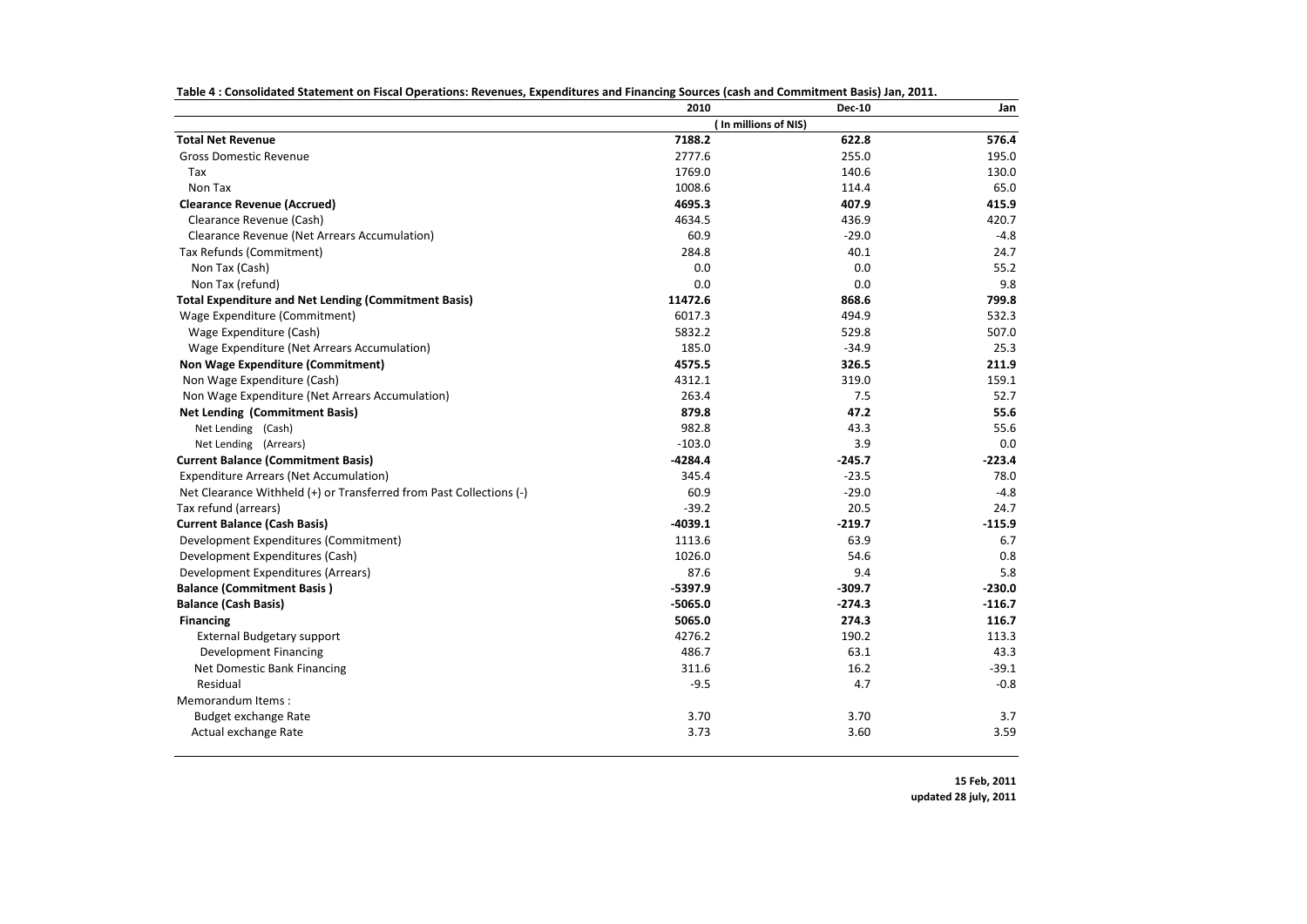|                                   | 2010   | <b>Dec</b>           | Jan    |
|-----------------------------------|--------|----------------------|--------|
|                                   |        | (In millions of NIS) |        |
| <b>Total Net Revenues</b>         | 7188.9 | 622.8                | 586.2  |
| <b>Net Tax Revenues</b>           | 6179.5 | 508.4                | 521.2  |
|                                   |        |                      |        |
| <b>Domestic Tax Revenues</b>      | 1769.0 | 140.6                | 130.0  |
| Income Tax                        | 521.2  | 16.5                 | 30.8   |
| Value Added Tax                   | 614.7  | 66.3                 | 39.8   |
| Customs                           | 271.2  | 24.3                 | 26.7   |
| <b>Excises on Beverages</b>       | 19.6   | 0.2                  | 0.1    |
| Excises on Tobacco                | 304.3  | 32.8                 | 27.3   |
| Property Tax                      | 37.9   | 0.5                  | 5.4    |
| <b>Clearance Revenue</b>          | 4695.3 | 407.9                | 415.9  |
| Customs                           | 1620.0 | 152.9                | 149.3  |
| Value Added Tax                   | 1416.2 | 115.0                | 127.6  |
| Purchase Tax                      | 13.8   | 2.6                  | 0.0    |
| Petroleum Excise                  | 1631.7 | 135.9                | 143.2  |
| Income Tax                        | 1.6    | 1.5                  | 0.0    |
| Other                             | 12.2   | 0.0                  | $-4.1$ |
| <b>Tax Refund</b>                 | 284.8  | 40.1                 | 24.7   |
| <b>Domestic Fees and Charges</b>  | 859.4  | 114.4                | 65.0   |
| Stamps Tax                        | 0.1    | 0.0                  | 0.0    |
| <b>Civil Registration Fees</b>    | 70.3   | 0.4                  | 5.2    |
| <b>Health Fees</b>                | 36.4   | 3.0                  | 3.5    |
| <b>Health Insurance</b>           | 158.9  | 12.7                 | 15.9   |
| Transportation                    | 132.7  | 41.5                 | 10.2   |
| <b>Agriculture Services</b>       | 3.0    | 0.2                  | 0.2    |
| <b>Local Government</b>           | 2.6    | 0.2                  | 0.3    |
| Ministry of Economy               | 10.7   | 0.8                  | 0.9    |
| <b>Shari'a Courts Fees</b>        | 6.1    | 0.5                  | 0.6    |
| <b>Land Registration</b>          | 45.3   | 4.3                  | 2.8    |
| Ministry of Housing               | 0.0    | 0.0                  | 0.0    |
| <b>Tourist Fees</b>               | 0.6    | 0.1                  | 0.1    |
| <b>Telecommunication Fees</b>     | 5.5    | 0.5                  | 0.5    |
| Ministry of Education             | 22.5   | 2.8                  | 0.7    |
| <b>High Court of Justice Fees</b> | 28.8   | 2.5                  | 2.8    |
| Foreign Affairs                   | 8.2    | 0.4                  | 1.4    |
| Licenses                          | 198.9  | 10.1                 | 16.2   |
| Others                            | 128.2  | 34.3                 | 3.8    |
| training fees                     | 0.0    | 0.0                  | 0.0    |
| <b>Investments Profits</b>        | 149.9  | 0.0                  | 0.0    |

**Table 5: Revenues by Source (Commitment Basis) Jan, 2011.**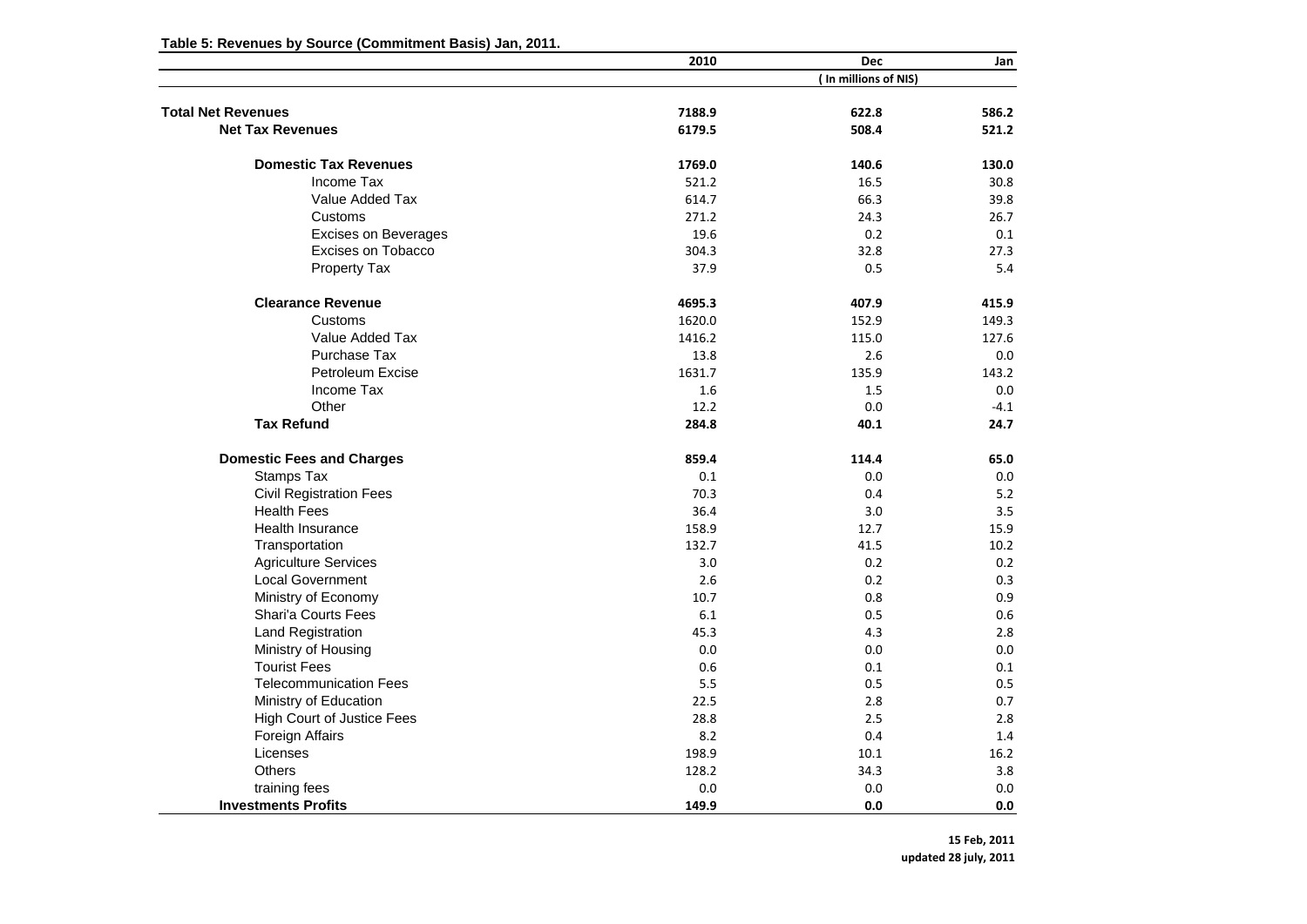## **Table 6‐A : Expenditures by Function (Commitment Basis) Jan,2011.**

|                                                 | Total          | <b>Wages and</b>         | Operational              | <b>Transfer</b>          | Capital            | Development         |
|-------------------------------------------------|----------------|--------------------------|--------------------------|--------------------------|--------------------|---------------------|
|                                                 | Expenditure    | <b>Salaries</b>          | <b>Expenses</b>          | <b>Expenditure</b>       | <b>Expenditure</b> | <b>Expenditures</b> |
|                                                 |                |                          | (In NIS)                 |                          |                    |                     |
|                                                 |                |                          |                          |                          |                    |                     |
| <b>Central Administration</b>                   |                |                          |                          |                          |                    |                     |
| President's Office                              | 9,436,280.08   | 8,110,290.42             | 566,540.80               | 759,448.86               |                    |                     |
| P.L.O. Institutions                             | 23,122,289.75  | 8,183,415.15             | 7,488,961.91             | 7,449,912.69             |                    |                     |
| Legislative Council                             | 3,213,682.85   | 2,906,672.52             | 130,203.80               | 176,806.53               |                    |                     |
| Ministers' Council                              | 1,891,351.14   | 1,660,170.89             | 128,225.29               | 102,954.96               |                    |                     |
| Financial and Administrative Control Department | 961,642.41     | 758,744.86               | 122,387.07               | 80,510.48                |                    |                     |
| <b>General Personnel Office</b>                 | 8,647,812.23   | 7,472,869.83             | 387,509.65               | 787,432.75               |                    |                     |
| Palestinian Central Bureau of Statistics        | 1,254,025.43   | 934,905.83               | 158,883.70               | 160,235.90               |                    |                     |
| <b>Central Election Committee</b>               |                |                          | $\frac{1}{2}$            | $\overline{\phantom{a}}$ |                    |                     |
| Ministry of Jerusalem Affairs                   | 968,073.02     | 462,090.59               | 1,838.00                 | 504,144.43               |                    |                     |
| Total                                           | 49,495,156.91  | 30,489,160.09            | 8,984,550.22             | 10,021,446.60            |                    |                     |
| <b>Security and Public Order</b>                |                |                          |                          |                          |                    |                     |
| Ministry of Interior and National Security      | 227,588,748.41 | 218,485,830.67           | 7,903,037.19             | 373,690.55               |                    | 826,190.00          |
| Ministry of Justice                             | 3,006,310.60   | 2,573,870.48             | 153,349.00               | 279,091.12               |                    |                     |
| Supreme Judicial Council                        | 5,460,922.57   | 4,570,272.59             | 405,101.47               | 485,548.51               |                    |                     |
| Land Authority                                  | 1,508,663.97   | 1,286,400.71             | 114,763.20               | 107,500.06               |                    |                     |
| Ministry of Local Government                    | 3,745,894.80   | 1,883,906.68             | 178,091.14               | 1,683,896.98             |                    |                     |
| The Higher Judicial Council                     | 1,689,439.75   | 1,490,548.02             | 86,614.63                | 112,277.10               |                    |                     |
| Dar AlFatwa and Islamic research                | 347,011.60     | 301,318.93               | 24,694.40                | 20,998.27                |                    |                     |
| Total                                           | 243,346,991.70 | 230,592,148.08           | 8,865,651.03             | 3,063,002.59             |                    | 826,190.00          |
| <b>Financial Affairs</b>                        |                |                          |                          |                          |                    |                     |
| Ministry of Finance                             | 9,327,291.52   | 7,794,883.91             | 804,852.03               | 727,555.58               |                    |                     |
| The Ministry of Awgaf and Religious Affairs     | 9,332,960.19   | 8,275,985.92             | 252,943.90               | 804,030.37               |                    |                     |
| Non Governmental Organization                   | 14,200.00      |                          | $\overline{\phantom{a}}$ | 14,200.00                |                    |                     |
| <b>Research and Studies Center</b>              |                |                          |                          |                          |                    |                     |
| Palestinian Water Authority                     | 1,074,947.92   | 927,439.00               | 74,048.50                | 73,460.42                |                    |                     |
| <b>Retirees Pension Allowances</b>              | 30,606,342.59  | 19,534,838.22            | 1,459.85                 | 11,070,044.52            |                    |                     |
| <b>Public Debt Service</b>                      | 22,224,539.89  | $\overline{\phantom{a}}$ | 22,224,539.89            |                          |                    |                     |
| <b>General Expenditures</b>                     | 273,188.00     |                          | $\overline{\phantom{a}}$ | 273,188.00               |                    |                     |
| <b>Financial Reserves</b>                       | 631,190.00     | $\overline{\phantom{a}}$ | $\overline{\phantom{a}}$ | 631,190.00               |                    |                     |
| Total                                           | 73,484,660.11  | 36,533,147.05            | 23,357,844.17            | 13,593,668.89            |                    |                     |
| <b>Foreign Affairs</b>                          |                |                          |                          |                          |                    |                     |
| <b>Negotiations Affairs Department</b>          | 116,988.47     | 96,906.92                | 9,414.00                 | 10,667.55                |                    |                     |
| Embassies                                       | 24,409,765.33  | 7,716,344.73             | 16,693,420.60            |                          |                    |                     |
| Ministry of Foreign Affairs                     | 3,119,963.44   | 2,838,474.88             | 71,964.78                | 209,523.78               |                    |                     |
| Total                                           | 27,646,717.24  | 10,651,726.53            | 16,774,799.38            | 220,191.33               |                    |                     |
| <b>Economic Development</b>                     |                |                          |                          |                          |                    |                     |
| Ministry of National Economy                    | 3,930,243.70   | 3,389,182.76             | 296,625.23               | 244,435.71               |                    |                     |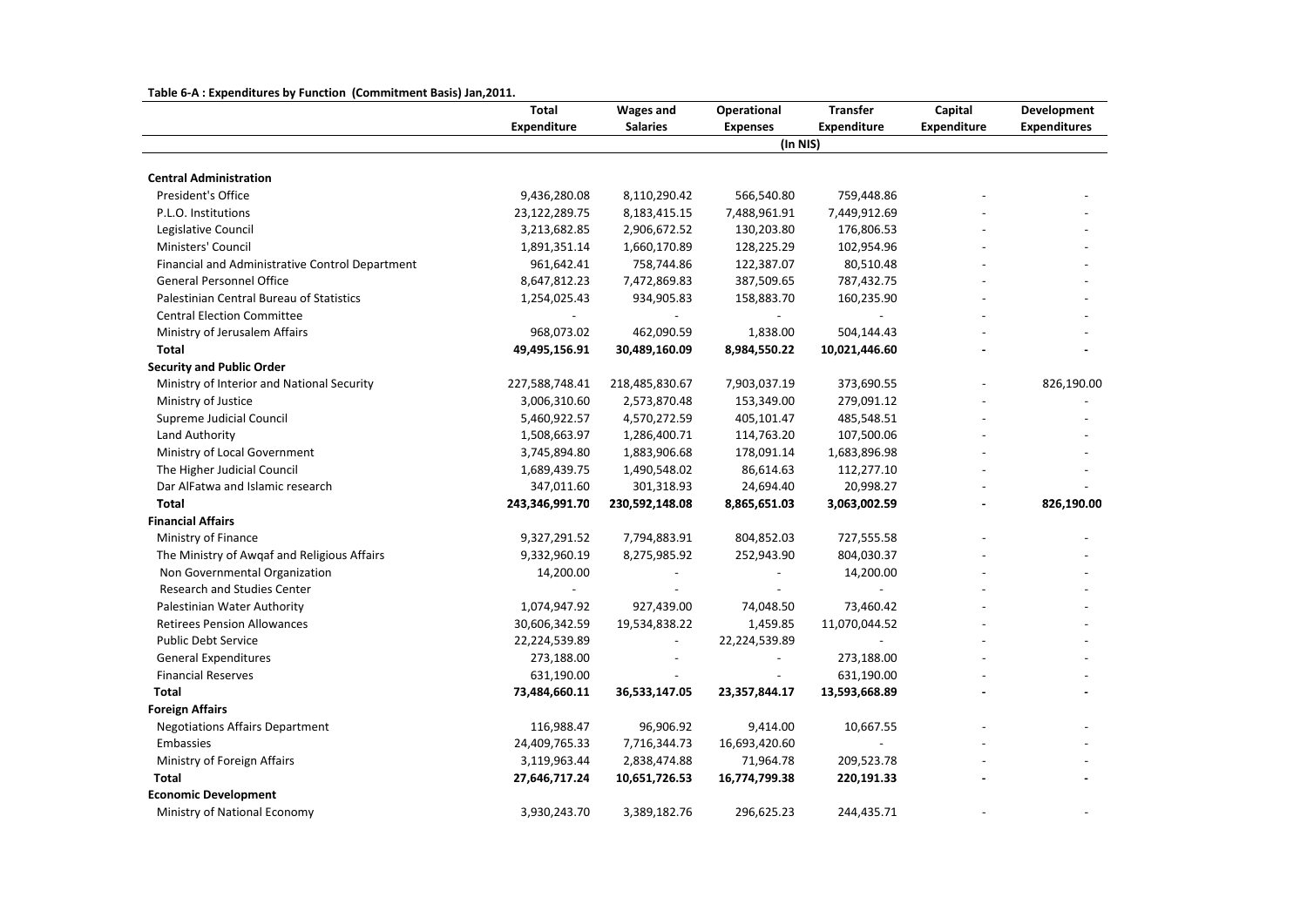| <b>Grand Total</b>                                                       | 738,893,197.69                 | 532,326,160.72 | 99,252,469.06           | 106,488,377.91          | 826,190.00 |
|--------------------------------------------------------------------------|--------------------------------|----------------|-------------------------|-------------------------|------------|
|                                                                          |                                |                |                         |                         |            |
| Total                                                                    | 6,195,362.85                   | 5,213,015.02   | 493,148.97              | 489,198.86              |            |
| Ministry of Communications and information Technology                    | 2,269,875.22                   | 1,971,424.17   | 136,148.84              | 162,302.21              |            |
| <b>Transport and Communication service</b><br>Ministry of Transportation | 3,925,487.63                   | 3,241,590.85   | 357,000.13              | 326,896.65              |            |
|                                                                          | 10,720,577.34                  | 9,175,400.84   | 695,298.70              | 849,877.80              |            |
| Total                                                                    |                                |                |                         |                         |            |
| Ministry of Youth and Sports<br>Ministry of Culture                      | 2,182,031.88<br>999,024.28     | 836,107.29     | 83,813.74               | 79,103.25               |            |
|                                                                          |                                | 1,897,361.25   | 100,519.87              | 184,150.76              |            |
| Ministry of Tourism and Antiquities                                      | 5,655,662.97<br>1,271,537.00   | 1,134,409.78   | 400,165.18<br>74,477.91 | 480,794.76<br>62,649.31 |            |
| Ministry of Information<br>The Palestinian News Agency - WAFA            |                                | 4,774,703.03   |                         |                         |            |
|                                                                          | 612,321.21                     | 532,819.49     | 36,322.00               | 43,179.72               |            |
| <b>Cultural and Information Services</b>                                 |                                | 194,803,180.76 | 38,930,881.63           | 76,960,773.55           |            |
| Ministry of Labor<br>Total                                               | 2,870,239.95<br>310,694,835.94 | 2,475,607.74   | 184,166.15              | 210,466.06              |            |
| Ministry of Women's Affairs                                              | 366,327.15                     | 303,046.01     | 30,238.46               | 33,042.68               |            |
| Ministry of Prisoners Affairs                                            | 18,896,487.39                  | 6,548,904.40   | 128,606.05              | 12,218,976.94           |            |
| Ministry of Social Affairs                                               | 52,297,221.28                  | 3,951,306.70   | 236,415.46              | 48,109,499.12           |            |
| Ministry of Health                                                       | 79,069,132.61                  | 44,625,398.37  | 30,543,660.36           | 3,900,073.88            |            |
| Ministry of Education                                                    | 157,195,427.56                 | 136,898,917.54 | 7,807,795.15            | 12,488,714.87           |            |
| <b>Social Services</b>                                                   |                                |                |                         |                         |            |
| Total                                                                    | 17,308,895.60                  | 14,868,382.35  | 1,150,294.96            | 1,290,218.29            |            |
| <b>Environmental Quality Authority</b>                                   | 889,925.46                     | 747,094.65     | 62,882.48               | 79,948.33               |            |
| Ministry of Agriculture                                                  | 5,987,632.28                   | 5,236,197.97   | 314,164.11              | 437,270.20              |            |
| Ministry of Public Works and Housing                                     | 4,097,782.54                   | 3,507,708.56   | 276,182.24              | 313,891.74              |            |
| Ministry of Planning                                                     | 637,394.54                     | 524,160.54     | 57,502.50               | 55,731.50               |            |
| Ministry of Energy and Natural Resources                                 | 795,458.24                     | 681,176.18     | 42,078.98               | 72,203.08               |            |
| General Authority for Investment Promotion                               | 234,172.37                     | 190,719.71     | 22,096.00               | 21,356.66               |            |
| Specifications and Standards Office                                      | 468,850.90                     | 373,412.93     | 55,438.42               | 39,999.55               |            |
| <b>Industrial Zones Board</b>                                            | 267,435.57                     | 218,729.05     | 23,325.00               | 25,381.52               |            |
|                                                                          |                                |                |                         |                         |            |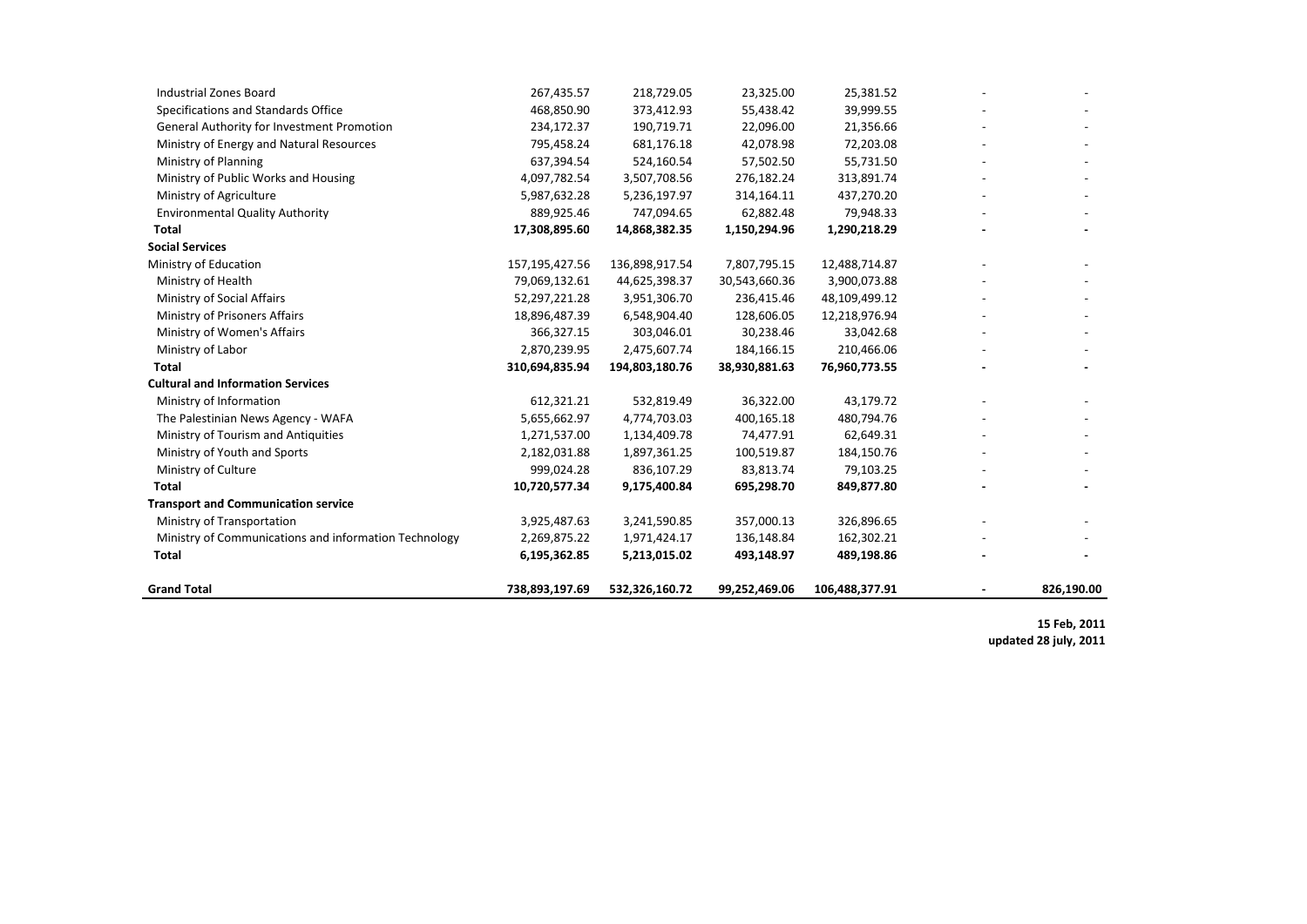## **Table 7: External Financing Jan , 2011**

| (In millions of NIS)                                                   |        |               |               |
|------------------------------------------------------------------------|--------|---------------|---------------|
|                                                                        | 2010   | <b>Dec-10</b> | <b>Jan-11</b> |
| <b>External Financing</b>                                              | 4747.8 | 223.7         | 113.4         |
| <b>Budget Support</b>                                                  | 4297.9 | 196.1         | 111.8         |
| <b>Arab Donors</b>                                                     | 860.8  |               |               |
| Algeria                                                                | 98.2   |               |               |
| Eygpt                                                                  | 30.1   |               |               |
| Kingdom of Saudi Arabia                                                | 536.0  |               |               |
| <b>United Arab Emirates</b>                                            | 160.0  |               |               |
| Qatar                                                                  | 36.4   |               |               |
| International donors                                                   | 3406.4 | 192.7         | 111.7         |
| <b>USA</b>                                                             | 831.3  |               |               |
| <b>PEGASE</b>                                                          | 1397.2 | 77.9          | 110.0         |
| Civil servants and pensioners and civil police and civil defence of PA | 1029.4 | 40.7          | 101.0         |
| Vulnerable Palestinian Families                                        | 220.3  | 31.8          | 8.3           |
| Support to Essential Public Services                                   | 106.9  | 5.4           |               |
| Payment of PA private sector arrears                                   | 40.7   |               | 0.7           |
| <b>India</b>                                                           | 36.9   |               |               |
| <b>France</b>                                                          | 59.3   |               |               |
| <b>Russia</b>                                                          | 35.6   | 35.6          |               |
| <b>World Bank</b>                                                      | 1046.2 | 79.2          | 1.7           |
| <b>Trust Fund</b>                                                      | 825.7  | 73.9          |               |
| <b>Development Grant</b>                                               | 148.5  |               |               |
| <b>ESSP</b>                                                            | 30.6   | 1.9           | 1.7           |
| <b>FPCR</b>                                                            | 12.7   |               |               |
| <b>SSNRP</b>                                                           | 25.1   |               |               |
| <b>CBPERIP</b>                                                         | 3.5    | 3.4           |               |
| Old grants for line ministries                                         | 30.7   | 3.4           | 0.1           |
| <b>Development Financing</b>                                           | 450.0  | 27.6          | 1.6           |
| Memorandum Items:                                                      |        |               |               |
| <b>Budget Exchange Rate</b>                                            | 3.70   | 3.70          | 3.70          |
| <b>Actual Exchange Rate</b>                                            | 3.73   | 3.60          | 3.59          |

**15 Feb,2011 Updated 23 Feb,2011**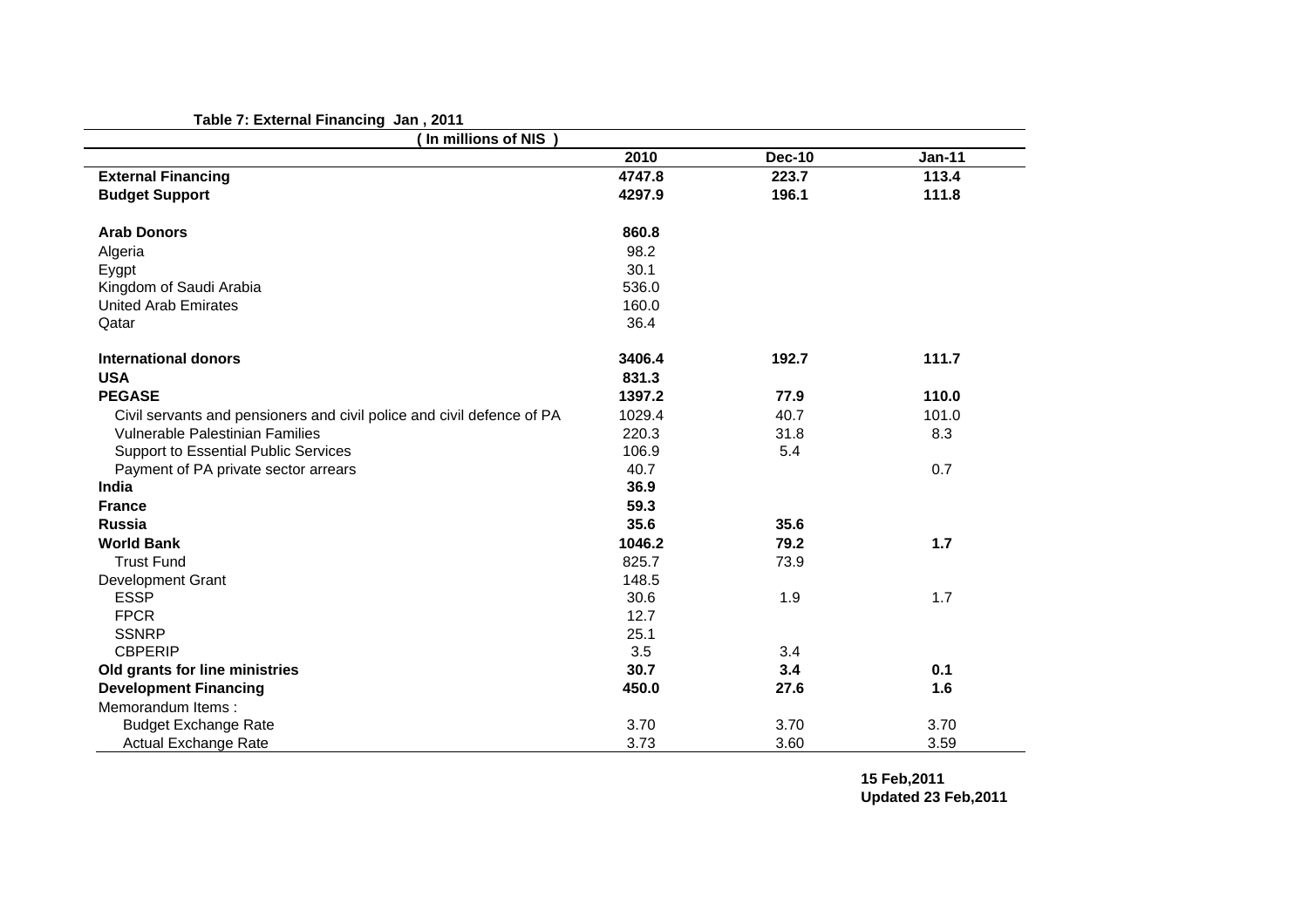|                                                  |                             | <b>Dec</b> | <b>JAN</b> |
|--------------------------------------------------|-----------------------------|------------|------------|
|                                                  | (In millions of US dollars) |            |            |
| <b>Total Public debt</b><br><b>Domestic debt</b> |                             | 1882.820   | 1892.248   |
|                                                  |                             |            |            |
| <b>Bank loans</b>                                |                             | 345.038    | 340.235    |
| Overdraft                                        |                             |            | 385.332    |
|                                                  |                             | 390.702    |            |
| <b>Petroleum Authority</b>                       |                             | 95.013     | 112.836    |
| Other public institutions                        |                             | 8.812      | 8.566      |
|                                                  |                             |            |            |
| <b>Total Demostic debt</b>                       |                             |            | 846.969    |
| Foreign debt                                     |                             | 839.565    |            |
|                                                  |                             |            |            |
| <b>Arab Financial Institutions</b>               |                             |            |            |
| Al Aqsa Fund                                     |                             | 444.091    | 444.091    |
| Arab Fund for economic & social development      |                             | 42.637     | 42.408     |
| Islamic Development Bank                         |                             | 52.662     | 53.41      |
|                                                  |                             |            |            |
| <b>International and Regional Institutions</b>   |                             |            |            |
| World Bank                                       |                             | 302.935    | 302.04     |
| European Investment Bank                         |                             | 23.361     | 23.361     |
| <b>IFAD</b>                                      |                             |            |            |
|                                                  |                             | 3.388      | 3.436      |
| <b>OPEC</b>                                      |                             | 18.595     | 18.594     |
| <b>Bilateral loans</b>                           |                             |            |            |
| Spain                                            |                             | 92.947     | 92.947     |
|                                                  |                             |            |            |
| Italy                                            |                             | 31.175     | 32.348     |
| China                                            |                             | 4.945      | 4.933      |
| Sweden                                           |                             |            |            |
|                                                  |                             | 26.519     | 27.711     |
| <b>Total Foriegn debt</b>                        |                             | 1043.26    | 1045.279   |
| <b>Budget exchange rate</b>                      |                             | 3.70       | 3.70       |
| Actual exchange rate                             |                             | 3.52       | 3.68       |

**15 Feb,2011**